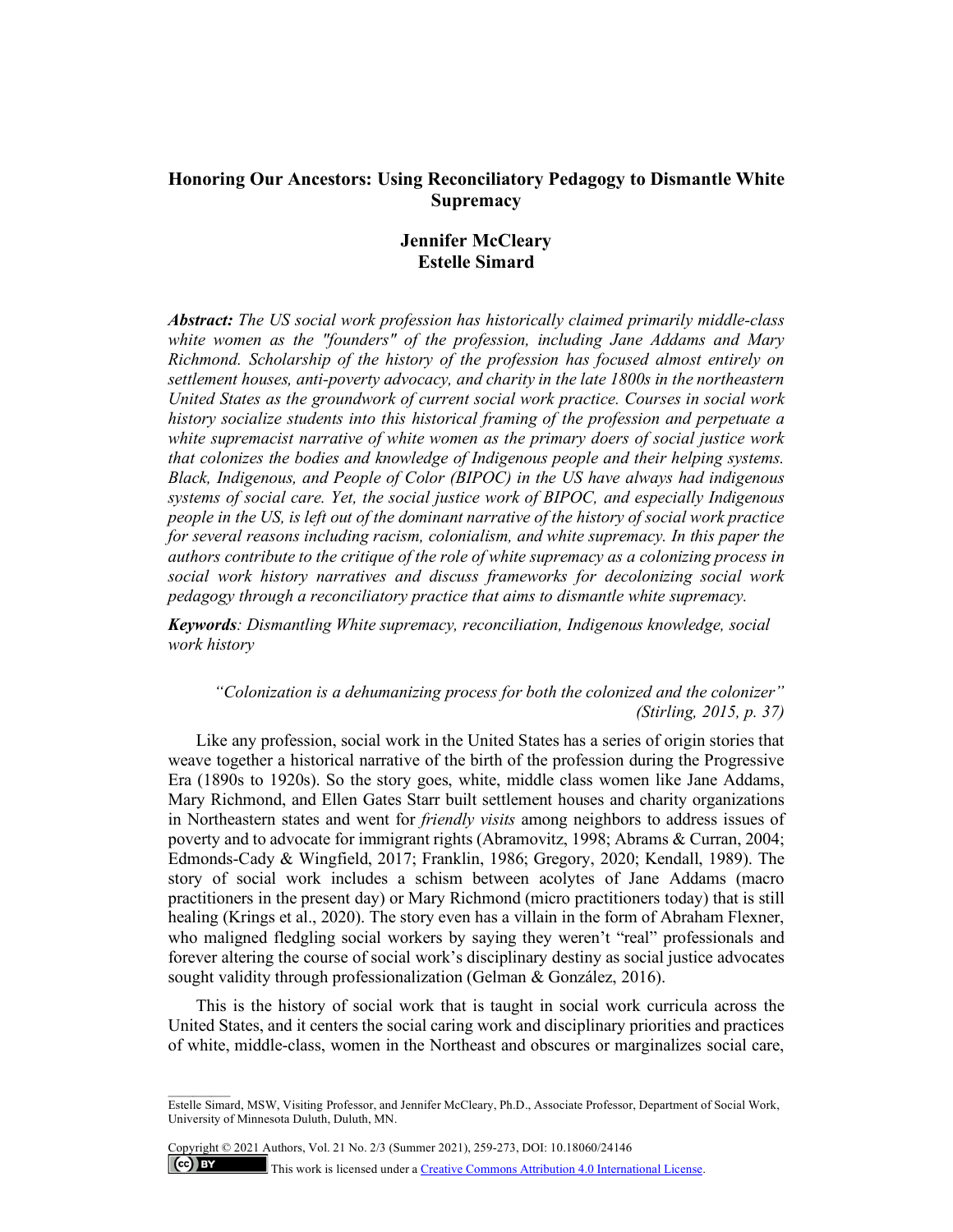healing, and advocacy work conducted by Black, Indigenous, and People of Color (BIPOC) either historically, or today. Because most historical narratives of the development of social work claim primarily white, middle class women as founding ancestors and overwhelmingly ignore BIPOC activists and helping systems, our historical narrative is steeped in white supremacy. Further, in our rush to professionalize, social work traded the inclusion of BIPOC ways of helping and social change agendas for a homogenous and professionalized labor force, consisting primarily of white, middle class women from the Northeastern US (Gregory, 2020; Haley, 2020).

In this paper we surface the exclusion of Indigenous knowledge and helping systems from the evolution of US social work practice and directly tie this to colonialism and white supremacy in social work today. We provide a path to dismantling white supremacy in social work by reconciling white supremacist social work history with Indigenous (specifically Anishinaabe) helping systems and Indigenous ways of knowing, and include specific examples of reconciliation, especially between the two authors of the paper, one of whom is a member of the Couchiching First Nation and Anishinaabe, and one of whom is a white descendent of colonial settlers. We focus on Anishinaabe helping systems because of the specific geographic and socio-historic location of the home academic department of the authors. Both authors are faculty at a university in the upper Midwest that sits on territory forcefully taken from Anishinaabe and other Indigenous peoples by settler colonists. In our department we serve a higher than typical proportion of Native American students. As a public land grant university, we have a responsibility to confront this specific colonial geopolitical reality within our institution, curriculum, and pedagogy. Briefly, land grant universities receive benefits from the Morrill Acts of 1862 and 1890, which fund higher education institutions by granting states federally controlled land to sell to raise funds for endowments (Nash, 2019). Nearly 11 million acres of the federally controlled lands granted to states through these Acts were Indigenous lands stolen through treaties and cessions. Many universities have benefitted from land grants without reconciliation with or acknowledgement of the tribes that were dispossessed of their land to build white supremacist institutions (Nash, 2019).

Writing this paper was deeply personal for both authors and we focus on our experience with decolonization in our academic home. Because of this, in this paper we specifically focus on reconciliation between white, colonial/settler descendent social workers and Indigenous social workers. Reconciliation work between other racial or ethnic groups is also essential to dismantling white supremacy in social work education, scholarship and practice. It is not our intention to omit or obscure the ways that white supremacy and reconciliation impacts non-Indigenous People of Color, but in the context of this paper we view this as a parallel process with many intersections, but with its own history, context, and process.

For as long as there have been Indigenous languages and ceremonies, there has been an Indigenous helping and advocacy process. Black, Indigenous, and People of Color across the world have been helping each other to live and flourish within their societies for generations. The evidence of these systems exists across oral histories which guide the collective nature between neighboring tribes and the dynamic functioning of community and family (Baskin, 2018). Indigenous traditional knowledge keepers teach the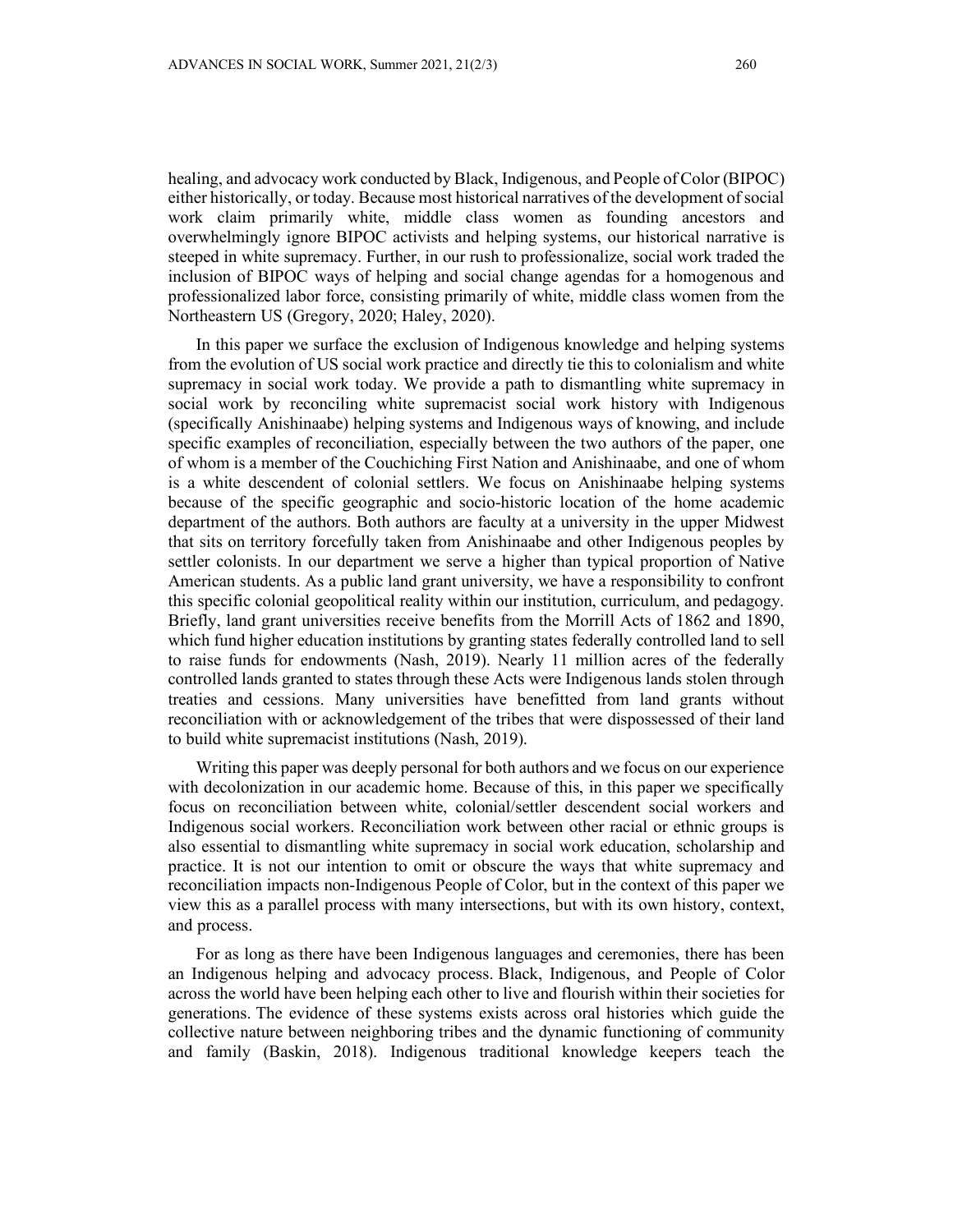development of individual roles within a community and how these roles fill the natural communal helping structures within Indigenous Nations (Weaver, 2016).

Within the Anishinaabe Nation, these sacred roles or duties exist and are expressed throughout the language, the rituals, the customs, and the ceremonial practices and weave a functional social system designed for wellbeing, abundance, and relationships. Anishinaabe language, oral history, and traditional knowledge keepers generate the position that helping people through communal or governmental structures existed long before the origins of Eurocentric social work theory and practice. Further, these natural helping phenomena were culturally safe, theoretically aligned, consequential in nature, and contextually suited within Indigenous worldviews (Baskin, 2018). Yet these Indigenous helping systems have been all but ignored by social workers who purport to practice social work with Indigenous communities.

White supremacy uses the social construction of race and the racialization of people to assert social control, hierarchies of power, and legitimize the oppression of people racially coded as Black and Brown. The power of whiteness and white supremacy in the United States is reinforced by systems including the legal system, the education system, and the social welfare system that codify a set of behaviors and values as white and consequently normative (Almeida et al., 2019).

Since its birth, social work has been steeped in white supremacy and has contributed to the colonization and continued oppression of Indigenous people in the United States. Historically, social workers were complicit in the destruction of Indigenous families and communities through the removal of Native children from their families (Crofoot & Harris, 2012). Today, child welfare systems perpetuate shockingly high disparities of Indigenous children's involvement with the system (Dettlaff et al., 2020).

The social care and community healing systems of BIPOC have not been entirely ignored by Euro-American social work practice. In 1973 the Council on Social Work Education Guidelines suggested social work curricula should include information about working with racial and ethnic minority groups (Jani et al., 2011). These guidelines ushered in an era of "multiculturalism" in social work education programs as they began adding courses such as "Social Work Practice with African Americans" or "American Indian Families" (Jani et al., 2011). Black and Brown ways of knowing and healing were "discovered" in the 1990s and incorporated in small, commodifiable pieces into social work courses. The social work practice taught in these courses is Eurocentric or white supremacist social work practice adapted to fit some basic assumptions about homogenized African American or Native American cultural practices. Rarely do these courses center Indigenous or Black helping practices as a legitimate form of social work, reinforcing the idea that social workers are white and clients are not, and that legitimate social work practice is Eurocentric in origin and adapts to cultural practices of racial and ethnic groups. This is an example of what Linda Tuhiwai Smith describes when she writes "the collective memory of imperialism has been perpetuated through the ways in which knowledge about Indigenous peoples was collected, classified and then represented in various ways back to the West, and then, through the eyes of the West, back to those who have been colonized" (Smith, 2013, p. 1).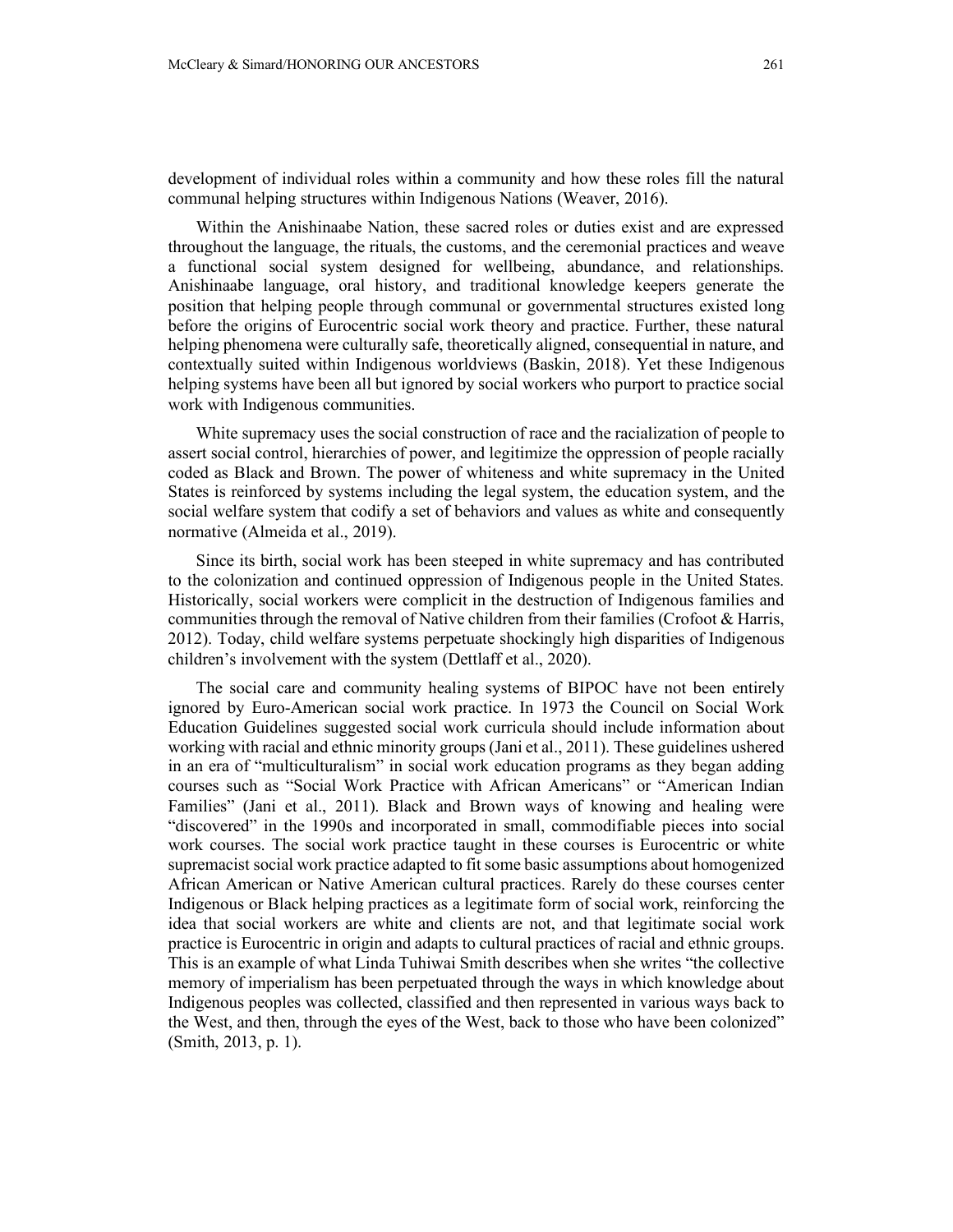White supremacy is intricately tied to the colonization and genocide of Indigenous people during the formation of the United States. Colonization is an active act that expands a State or settler space at the expense of Indigenous land and people. The act of colonization will always create a negative relationship between Indigenous people and settler people, as the act of colonization means the absence of empathy, compassion, and love for an Indigenous person as they are. The act of colonization is deeply rooted in a colonial mentality or belief system that maintains superiority and privilege for the settler. Colonization of the land that is now the United States is rooted in a white supremacist mindset (Almeida et al., 2019).

Colonization was and is empowered and maintained through the laws of the colonial state. A pillar to settler colonial development, colonial laws prepare the pathway to land acquisition, settler state development, and erasure of Indigenous ways of knowing, Indigenous spaces, Indigenous bodies, and Indigenous identities. Colonization in its most brutal form is extermination of cultural ways and knowledge through violence and genocide (Stirling, 2015).

Formal and informal processes, laws, and practices derived from the act of colonization perpetuate current colonialism in today's social welfare systems. These processes are designed to increase the social, emotional, educational, political, and economic powers of the colonizer (Waziyatawin & Yellow Bird, 2005). Central to this paper is the historical destruction of Indigenous knowledge and Indigenous forms of social care through colonization and the continued subjugation of Indigenous knowledge in current social work pedagogy and social welfare systems.

Colonialism privileges one way of knowing – the settler way of knowing. Colonialism does not allow Indigenous ways of knowing into colonial tools, such as laws, policies, procedures, or *social helping systems* that would support Indigenous ways of knowing. Colonialism recognizes only the settler world in research, in law, in programs and services (Almeida et al., 2019). Colonialism like colonization is a verb and therefore an action. It is a settler's conscious and unconscious effort to maintain power through the social structures designed to support settler ways of knowing (Gough, 2013).

The colonization of Indigenous knowledge and social care is evident in the current structure of the US child welfare system (Charbonneau-Dahlen et al., 2016; Crofoot & Harris, 2012; Heart et al., 2016; Landers & Danes, 2016). The roots of today's child welfare system can be found in the historical legacy of Native American boarding schools. Residential or boarding schools were established in the late  $19<sup>th</sup>$  century to remove Native children from their homes, families, and lands, and assimilate them into Eurocentric ways of being and knowing (Charbonneau-Dahlen et al., 2016). Native children at boarding schools were separated, often permanently, from their families, communities and Nations. They were forced to cut their hair, wear European clothing, and were punished for speaking Indigenous languages. There is extensive evidence of severe physical and sexual violence, isolation, murder, and other forms of trauma perpetrated against Native children at boarding schools (Heart, 1999; Heart et al., 2016). Boarding schools were designed to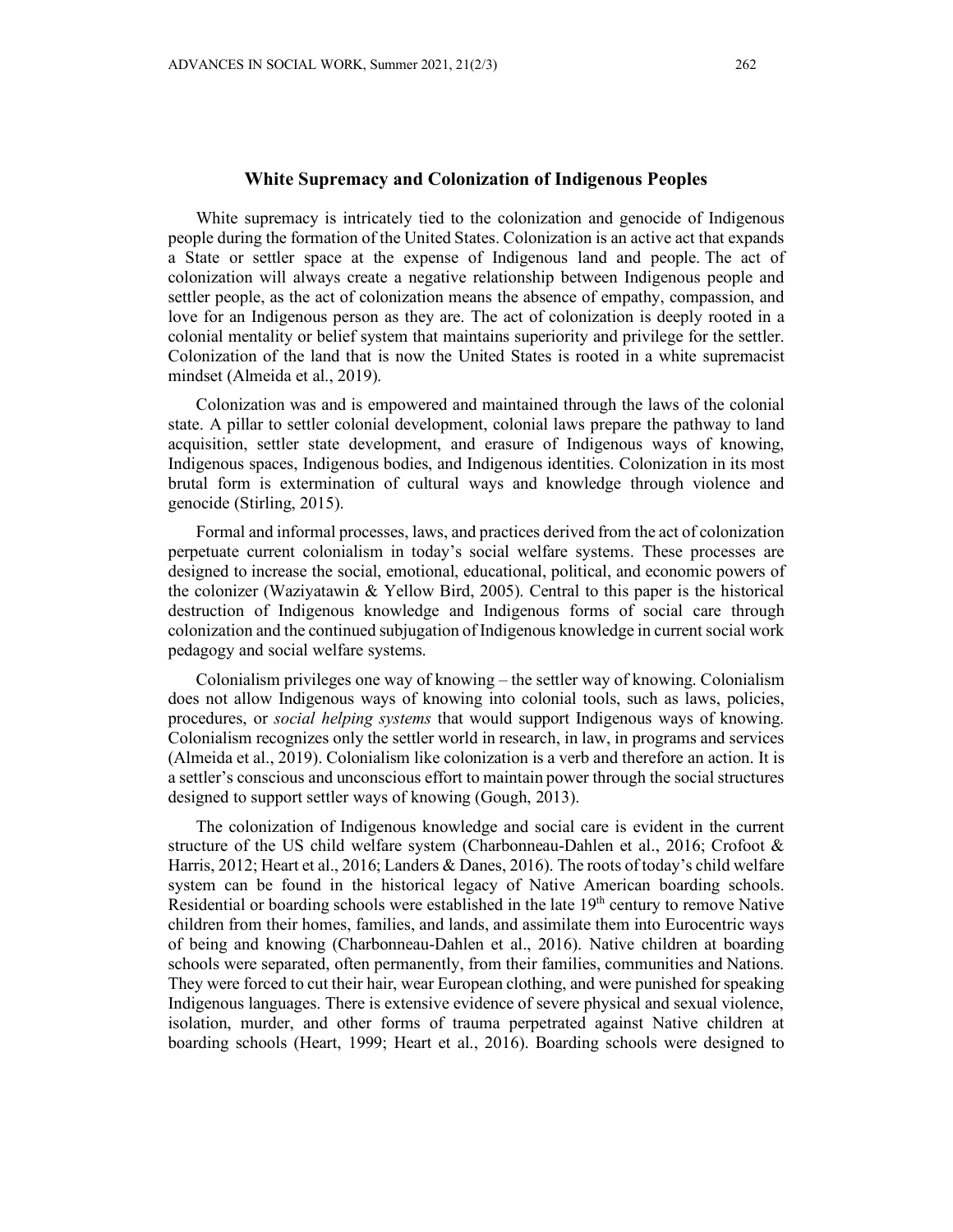socialize and colonize the mind of Indigenous children and youth by severing cultural ties and separating Indigenous children from cultural knowledge (Baskin, 2018).

Child welfare continues to be the colonial tool of choice in disruption of family systems and forced assimilation of Indigenous children, as the dominant colonial settler ideology has prevailed (Dettlaff et al., 2020). Its deepest impacts are etched in today's deadly statistics of over-representation of Indigenous children in out-of-home care. In addition to this over-representation, Indigenous children's unique development and cultural needs are often not being met either by the child welfare system or the child welfare caregiver (Landers & Danes, 2016). The disruption of family, the assimilation, and the continued abuse of Indigenous children is an unsettling colonial tool designed within a white supremacist legacy.

The coloniality of the child welfare system is perpetuated by social work education programs that don't recognize or teach the historical legacy of colonization and its current effects on Indigenous people (Coates & Hetherington, 2016). When Indigenous content is included, it is often historical, minimal, and depicts Indigenous people as recipients of social care. Indigenous content in social work curricula rarely include adequate or accurate histories of Native American genocide and colonization, information about current, living Indigenous Nations, or models of Indigenous social care (Coates & Hetherington, 2016). This lack of adequate education is one important factor in disproportionately high representation of Indigenous children in the child welfare system (Hanna 2021).

### **Indigenous Pedagogical Ways of Knowing**

Indigenous ways of knowing, being, and pedagogy require a fundamental understanding of Indigenous peoples' sacred, traditional, contemporary, and deliberative laws and this knowledge must be included in current social work pedagogy if reconciliation is to occur. Indigenous pedagogy begins with the fundamental knowledge that we are on a spiritual journey in a human experience. It is knowing our purpose and integrating that purpose into our families and our communities across Turtle Island. Turtle Island is the name that many Indigenous people use to refer to the continent of North America. The word originates with Algonquian and Iroquoian-speaking people but is commonly used by many Indigenous people. Indigenous pedagogy could be specific to ones' purpose in life. However, most importantly, Indigenous pedagogy is a way of being within this life. The ceremonies, lodges, and rites of passage are designed to support this purposeful learning within an Indigenous community. Cultural structures bring continuity and wellbeing to the individual, family, and community. As a result, developing an attachment to culture is an Indigenous pedagogical practice.

In this section we focus on outlining specifically Anishinaabe ways of knowing for several reasons. First, if Indigenous knowledge is known and visible, it can be included in social work pedagogy as a step toward dismantling white supremacy. Second, we focus specifically on Anishinaabe knowledge because of the geographic location of our social work program. Finally, we acknowledge that Indigenous tribes are different and contain a multitude of cultures, traditions, languages, and ways of being. It is impossible to group all tribes into one homogenous Indigenous culture.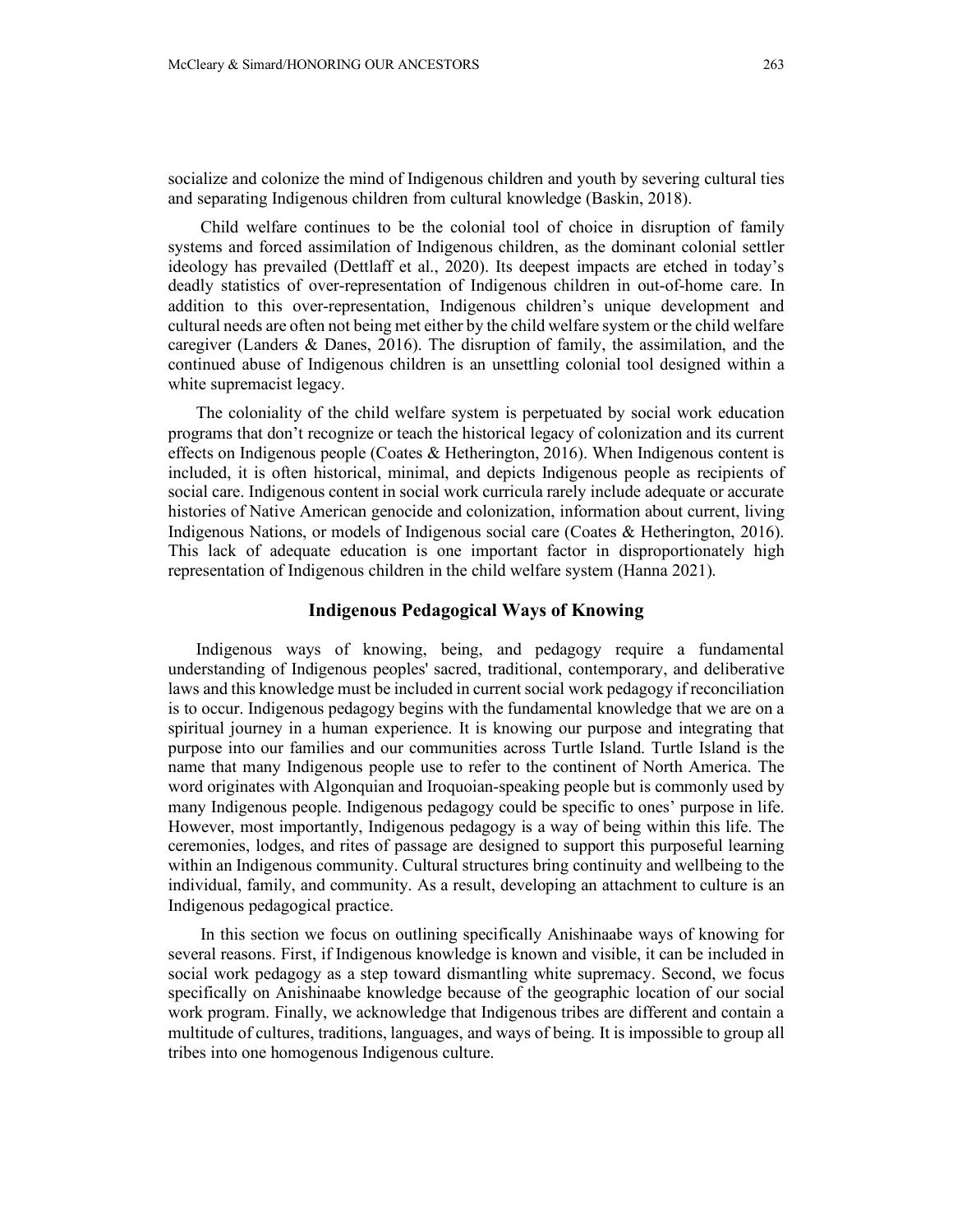Many different words describe the concept of sacred laws in the Anishinaabe language, such as Anishinaabe *Inaakonigewin*, or sacred law (Courchene, 2015; Craft, 2014; Fletcher, 2017). Sacred law is one of four categories of law, along with natural, customary, and deliberative. Sacred law is considered the "original instruction" for the Anishinaabe people (Craft, 2014). Natural law is consistent with the behavior and reaction of the "natural environment" (Craft, 2014). Customary law is concerned with practices, traditions, and customs of Anishinaabe peoples. Concerning Anishinaabe laws, Craft (2014) stated, "most laws flow from sacred law" (p. 12). Anishinaabe *Inaakonigewin* speaks to life's responsibility, specifically to one's own life and to all life that exists here. Anishinaabe *Inaakonigewin* is the Great Spirit/Creator's law. It understands you are spirit first and come from the spirit, and with this responsibility, you are aware of what this entails. "Anishinaabe rules and protocols form and inform Anishinaabe *Inaakonigewin* and are meant to be observed. Observance of those rules is linked to concrete and spiritual consequences" (Craft, 2014, p. 12).

In Anishinaabe ways of knowing and being, sacred laws are expressed in language. Sacred laws guide the spirit's sacred journey on this earth (Courchene, 2015; Fletcher, 2017). Sacred laws are the rules, procedures, responsibilities, and codes within relationships. Sacred laws are a legal structure for communal/societal development and guide responsibilities to community, society, and the world. Sacred laws are the living embodiment of Creation. These laws live as internal/intrinsic standards to personal, familial, and communal development (Courchene, 2015; Fletcher, 2017).

Our responsibility to these laws is to ensure they are carried out in good ways and ensure they are shared and promoted as sacred understandings of the Creator's rules. Sacred laws are passed on through stories, teachings, or instructions. Sacred laws are "embedded in Anishinaabe language, sacred narratives, personal reminiscences, and ceremonies" (Courchene, 2015, p. 44). Sacred laws have protocols, procedures, and at times a formal process that exists before entry into the sacred knowledge. Sacred laws in the form of stories allow a process of dialectic learning, which is the substance of Indigenous pedagogical frameworks. Sacred laws and their stories or teachings promote who you are as an Indigenous person and who you are meant to be (Dennis & Minor, 2019). Sacred laws are not only a guide to teach one how to act and be in this world, but provide a context for relations with other beings. An example of sacred law is *mino-biimaatiziwin*; this is a sacred law for the governance of self and the governance of self with others. Sacred laws are with us as they are spiritual, as we are part of the Great Spirit (Courchene, 2015).

### **Dismantling White Supremacy Through Reconciliation**

Social work education is Eurocentric. It centers Eurocentric ideas and theories and sets them as the standard by which to deem Indigenous knowledge and healing systems as "other" and marginal. Even the practice of seeking to include Indigenous knowledge in social work pedagogy as a form of "diversifying" the curriculum reinforces the white supremacist idea that white values, forms of knowledge, practices, and behaviors are at the center and Indigenous values, forms of knowledge and practices are at the margins.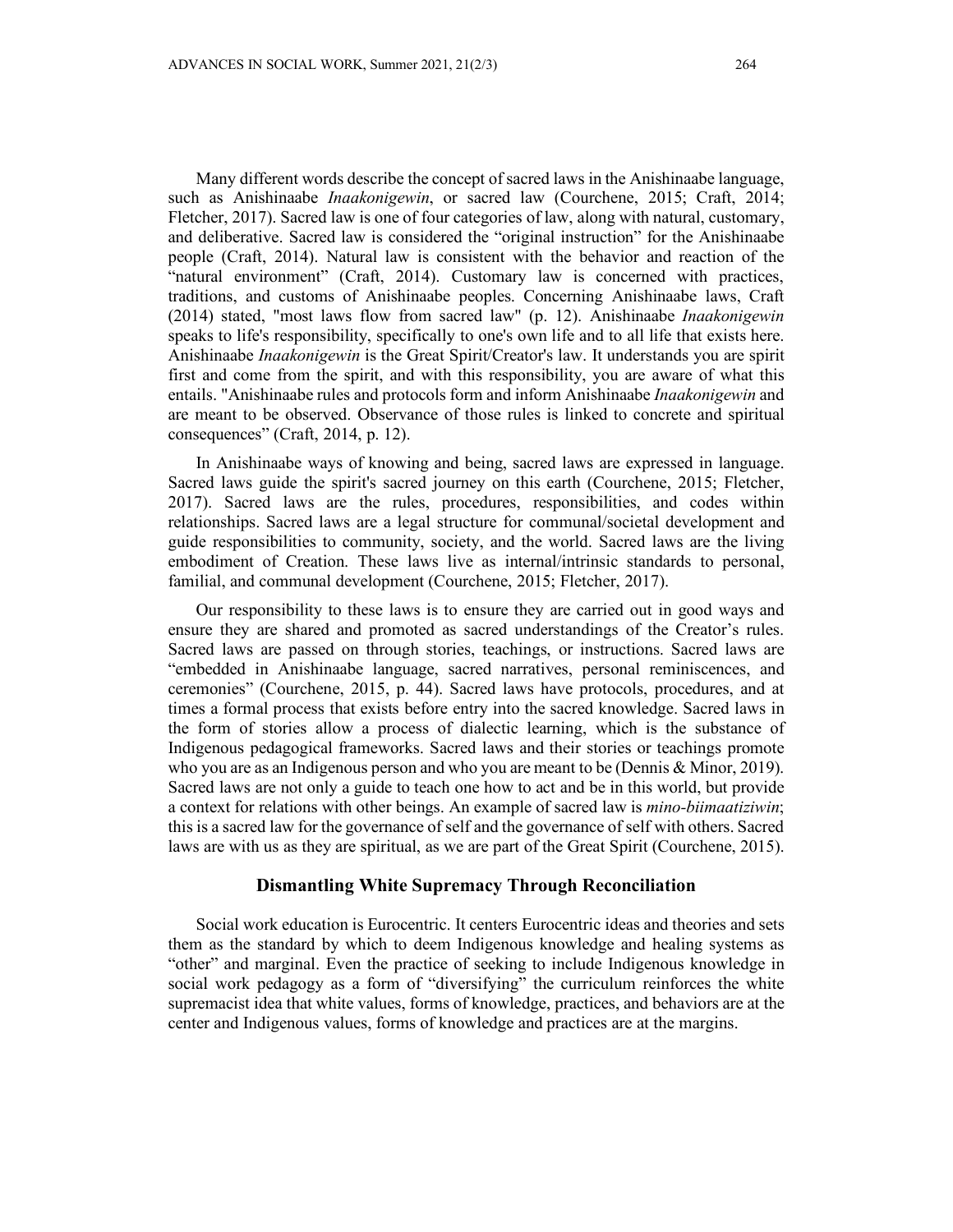Numerous scholars suggest frameworks for decolonizing social work education and practice (Coates & Hetherington, 2016; Dumbrill & Green, 2008; Fellner, 2018; Hendrick & Young, 2018; Tamburro, 2013). Some scholars recommend indigenizing social work programs by including Indigenous voices, stories, knowledge, and authors in Amer-European curriculums (Coates & Hetherington, 2016; Hendrick & Young, 2018). Others emphasize that this inclusion is ineffective if done outside of the context of critical selfreflection and the equitable treatment of Indigenous knowledge (Dumbrill & Green, 2008; Tamburro, 2013). Some scholars suggest the building of critical consciousness (Freire, 1970) to name and interrupt white supremacy and coloniality in texts, curricula, and practice modalities (Almeida et al., 2019). We argue that decolonizing social work must include a focus on reconciliation between Indigenous people and settler/colonizers.

The onus of change within a monolithic system comes from within the structure. All people with power and privilege within the system have a responsibility to contribute to dismantling white supremacy and making room for cultural safe spaces to develop. Although the dismantling and cultural developing can be simultaneous processes, the dismantling and restructuring must start first.

This paper is written by two authors with specific identities. Estelle is Indigenous and Jennifer is white and female identified. Jennifer is a descendent of settler/colonists and lives on occupied territory that was forcefully seized from Anishinaabe and other Indigenous people in the Treaty of 1854. Both authors are professors at a public land grant university that is also located on forcibly seized Indigenous land. In this section of the paper we will describe our personal approaches to decolonizing social work. We take this approach of separate paradigms of decolonization because we believe that we both have unique experiences with colonization and responsibilities for contributing to decolonizing actions.

#### **Estelle**

As an Indigenous researcher, it is difficult to present the phenomenon of colonization/settler colonial without being influenced by the topic. For example, I am an Indigenous woman, and have experienced colonization/colonialism firsthand. As an Indigenous woman I have witnessed colonization/settler colonial effects on my family, extended family, community, and Nation. As an Indigenous woman, I have worked all my life to help Indigenous children, youth, families, communities, and organizations, to create a vision of cultural wellbeing as a countering influence to colonization. As an Indigenous woman, I have educated myself within academia to learn the tools of research to create and support a better life for Indigenous children. As an Indigenous researcher, I comprehend the historical etching of colonization/settler colonialism on Indigenous peoples. Further, I am cognizant of the need to bracket my personal experiences from my academic and professional knowledge.

Bracketing my Indigenous experience of colonization/settler colonial throughout this article has been an experience of blocking reality, guarding against settler colonial mindset, and reflective reconciliatory process of experiences for myself, my children, my family, my extended family, my community, my Indigenous Nation, and ultimately with United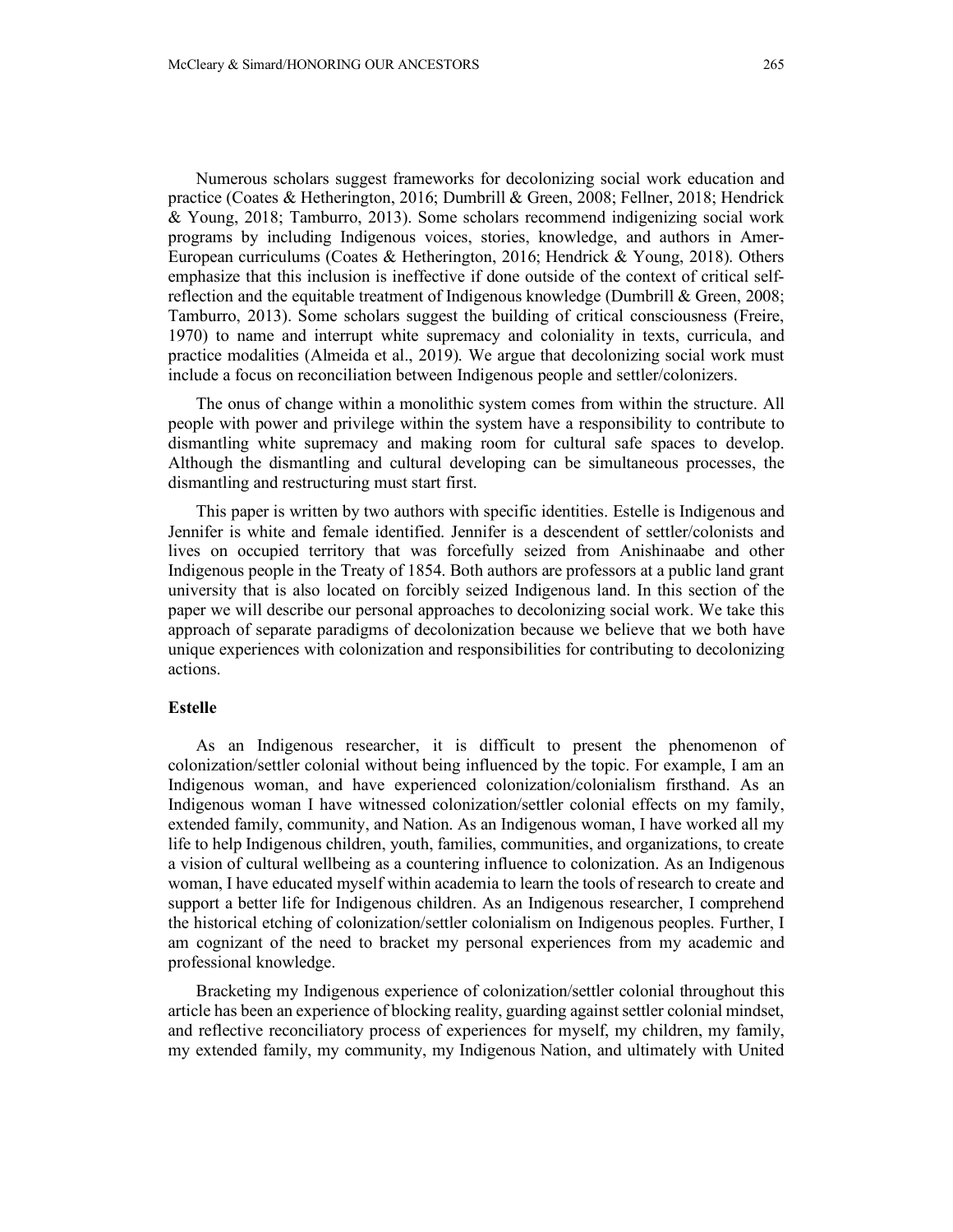States/Canada. It has not been impossible to bracket my worldview, as it is a daily coping skill many Indigenous people acquire to function "normally" within society. Be it good or bad, functional or dysfunctional, all Indigenous peoples experience a bracketing of their worldview when they intersect with the United States and Canada. Emotionally charged research, such as colonization/settler colonial, often needs to be bracketed. Levels of selfawareness and emotional intelligence are necessary features to the bracketing process because colonization/settler colonial ideologies and their impacts on Indigenous peoples are devastatingly haunting. The intention and applications of these ideologies have long lasting impacts on Indigenous peoples, because the intention and application make one worldview better at the expense of another worldview. Colonization and settler colonialism will always allow for *power and privilege* to exist within a colonial settler system and society as that is colonization/settler colonialism's only way of knowing and being, in spite of the consequences to others.

## **Jennifer**

I operate from the belief that decolonization is a paradigm shift that happens over time. As a descendent of settler/colonizers, I have been socialized to recreate colonization in my actions and beliefs. I was taught a history in American public schools that effectively erased the genocide of Indigenous people during the formation of the United States. Further, I was socialized to believe that the colonization of Indigenous people has ended and that current public policy sufficiently amends historic mistakes. During a master's and Ph.D. in social work I was trained to identify with foremothers of social work who looked like me (white, middle class, female) and to use Eurocentric theories, skills, practice modalities and ways of creating knowledge. I was taught that the helping practices and knowledge of Indigenous people are merely cultural relics that can inform my practice, but are not centered in my practice.

The first step in my process of decolonization is to critically interrogate and recognize my personal, *current* role in the history and perpetuation of colonization. I believe that it is my responsibility to learn the history of Indigenous people prior to colonization; to understand the extent and method of genocide perpetrated on Indigenous people during colonization, and to develop a deep understanding of Indigenous people in the United States today, especially focusing on the tribes and nations geographically proximate to me. In addition to learning content, I must also recognize my personal contribution to colonization including living on land that originally belonged to Anishinaabe people, working at an institution that frequently replicates colonial practices, and benefitting from race privilege.

The second step in my process is to actively engage in resistance to colonial practices (Baskin, 2018) and seek ways to reconcile my identity as a white settler/colonizer with my actions. This requires a paradigm shift wherein I continue to interrogate my actions, beliefs, and re-actions through a lens of recognition of socio historical identity.

Finally, I believe that true dismantling of white supremacy and the decolonization of social work will come from reconciliation between settler/colonizer social workers and Indigenous social workers and reconciliation between Euro-American and Indigenous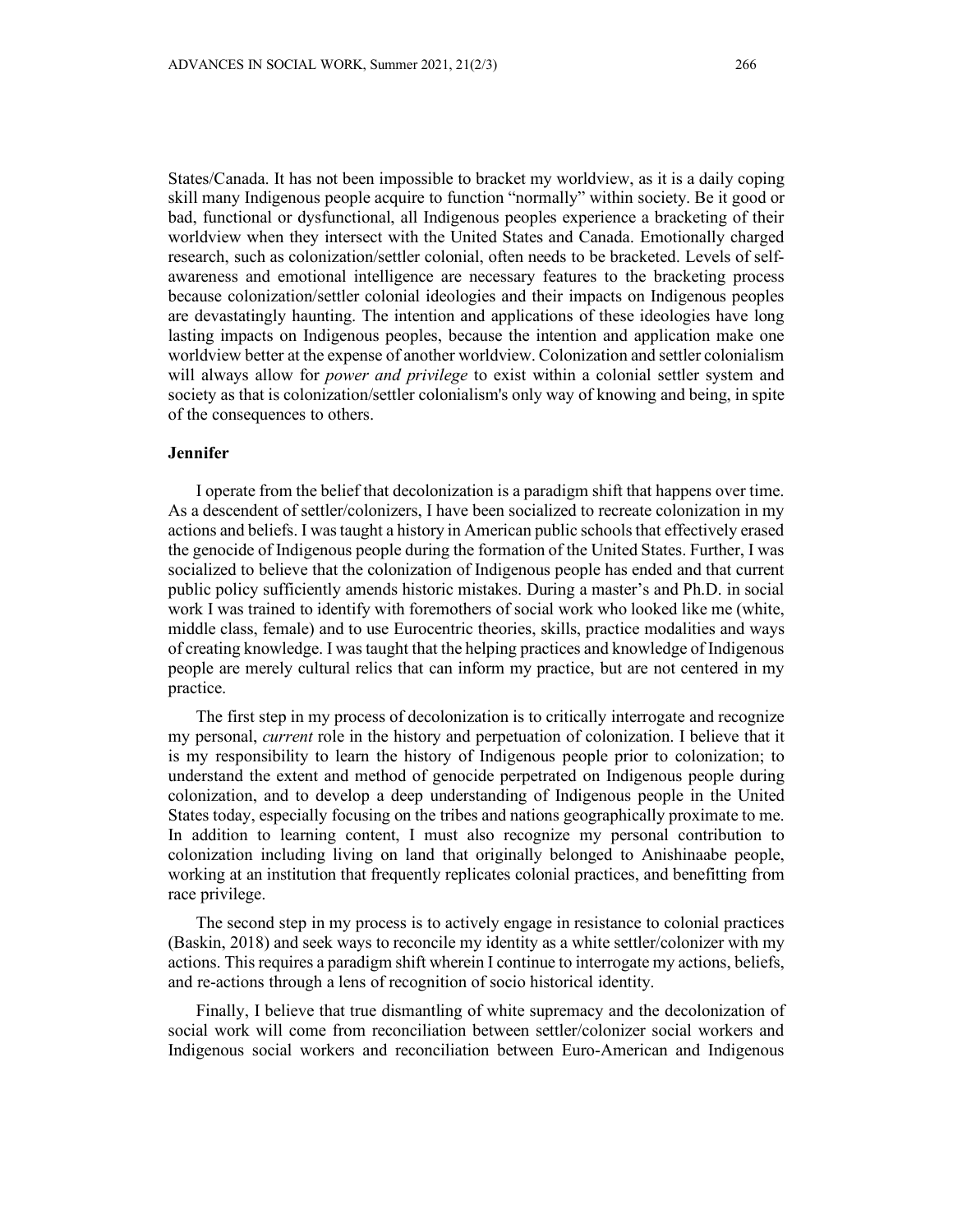ways of knowing, caring, healing, and advocacy. This reconciliation is a process of listening to and learning from Indigenous peoples, actively dismantling white supremacist ideas, policies, behaviors, and practices to make space for Indigenous ways of knowing, and actively valuing Indigenous ways of knowing as important not just for Indigenous people, but for all people (Baskin, 2018; Pratt & Danyluk, 2019).

#### **Frameworks for Reconciliation**

Dismantling the white supremacy inherent in social work practice, pedagogy, and scholarship since its inception is at the heart of decolonizing social work education and curriculum. It is the responsibility of both white and Indigenous people and should be conducted within the framework of relationships and reconciliation (Baskin, 2018). White social workers need to actively resist the colonial practices that are built into our systems of education. Below we describe some specific and concrete actions that contribute to dismantling white supremacy through decolonization. We believe the first step in this process must be for both non-Indigenous and Indigenous people to engage in critical selfreflection, as described in the section above, and to focus on building and repairing relationships between Indigenous and non-Indigenous people and communities. Few social work departments have a critical mass of Indigenous faculty, but most social work departments are proximate to Indigenous lands and communities. These relationships will be central to the steps described below.

Within the context of reconciliatory relationships, social work programs can begin to scan and assess all levels of their institution to understand the vortex of unwritten, unearned, and at times the unconscious power and privileges contained within monolithic systems designed for white bodies (Almeida et al., 2019; Baima & Sude, 2020; Gregory, 2020; Seawright, 2014; Tamburro, 2013). Decolonized social work paradigms must address social justice issues in ways that are meaningful to Indigenous peoples (Sinclair, 2019). This includes more than understanding and listening to the plight of Indigenous students and faculty, it is actively engaging in the system as a whole to dismantle the historical, spiritual, political, social, educational, and economic implications of colonization on Indigenous bodies (Pitner et al., 2018). Decolonized social work pedagogy and practice requires moral, ethical, and transformative leadership and agendas. Leaders within educational systems need to assess their environment for systematic injustices on Indigenous bodies (Pratt & Danyluk, 2017). This assessment requires transformative change teams with skills to manage the dynamics of reconciliatory social work practice. This assessment also requires the understanding of walking through the educational system through the eyes of an Indigenous person.

Decolonized social work pedagogy and practice requires understanding the levels of cultural knowledge incorporated into the institution. After scanning for and developing processes to dismantle systematic injustices, social work programs can document where there could be real and sustainable inclusion of Indigenous knowledge. For example, does the curriculum contain accurate and adequate information about Indigenous people? Is there semblance of reconciliatory relationships with geographically proximate Indigenous tribes? Is there a land acknowledgement established and presented in all publications of the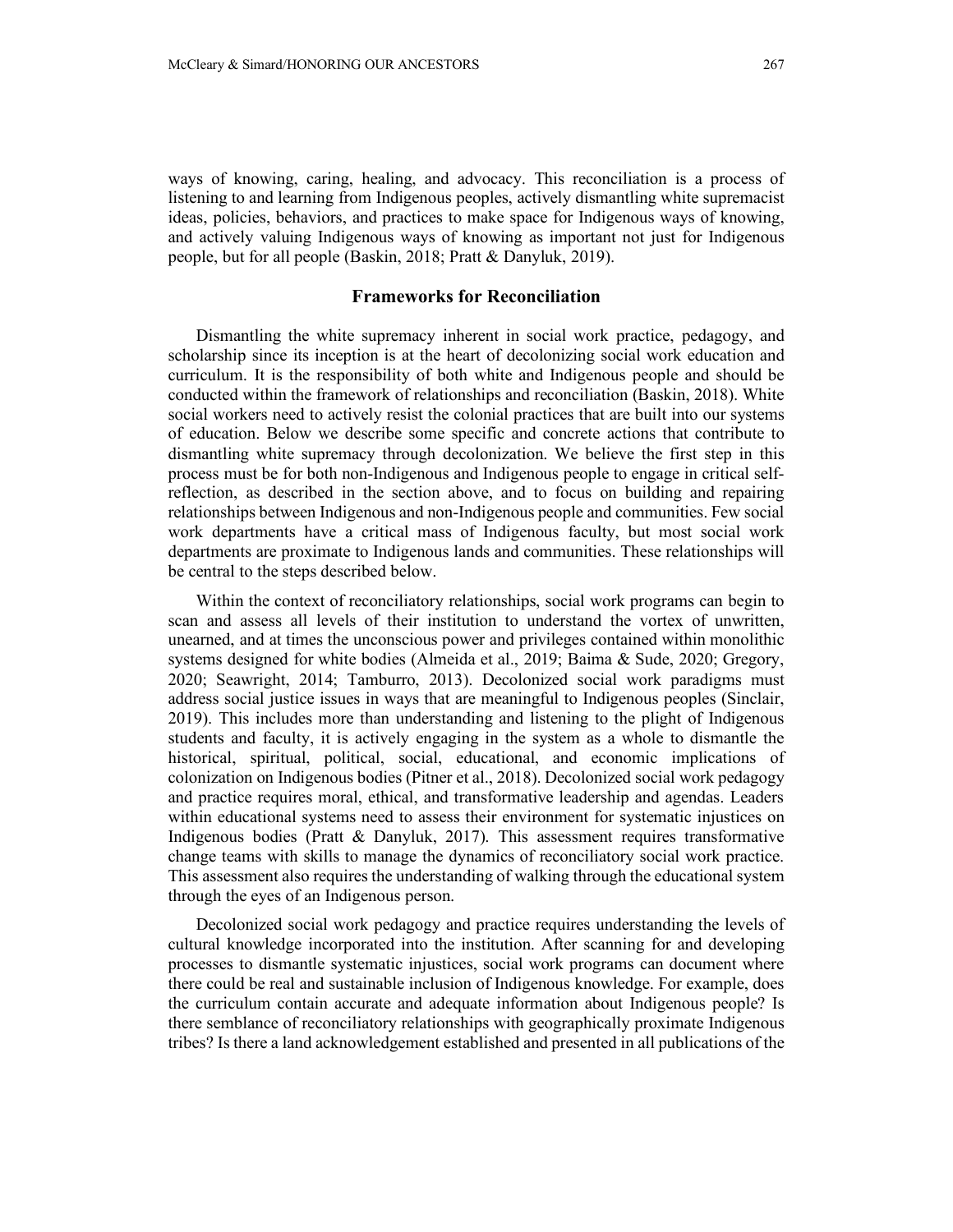university? Does the university secure knowledge of Indigenous peoples across the system to inform, educate, and support the ghosted students within the monolithic institution? Indigenous people want to succeed in the university system; however, the annals of colonial trauma permeate Indigenous student learning. Decolonized social work pedagogy and practice requires an evaluation of resource development. What types of Indigenous knowledge rests within the university and the department? Where does it rest? Who maintains it and brings it to life for a department and a university?

Decolonized social work pedagogy is more than culturally congruent lesson plans. It is actively engaging the educational system at all levels of functioning. Addressing educational systems means working with Indigenous Nations, the state, the universities, the management, the departments, the teachers, the curriculum, and the outcomes. Decolonizing social work education is not the responsibility of Indigenous people, although it is essential for this group to have voice within these sectors. Educators within these higher education institutions must establish a culturally informed and culturally responsive agenda to the issues of oppression faced by Indigenous peoples. Educators need to work with national bodies to give voice to the correct history of Indigenous peoples and the impact of this history on Indigenous people, families, and communities.

Institutional works for decolonized social work pedagogy and practice include embracing Indigenous ways of knowing that focus on empowerment (Root et al., 2019). Institutional works require review of bylaws, policies, procedures, and orientation manuals for faculty and staff that include culturally informed/culturally responsive standards. Institutional works continue with evaluating the vision, mission and goals that are inclusive of Indigenous peoples and POC or minorities. Culturally informed policies that include forward thinking cultural approaches for the faculty, staff, and students must be centermost. These policies should include policy statements on culturally responsive practice within the institution. Further, these culturally informed policies need to be integrated into the wide systems job descriptions, to ensure the onus of cultural responsiveness rests with staff and faculty. Cultural screening competencies for potential hires should include behavioral interviews that assess cultural responsiveness in ways that bring congruent values to the institution (Steen, 2018). Most importantly, institutions must have innovation to begin to decolonize all sectors of the institution.

Decolonized social work pedagogy and practice requires very specific education for staff and faculty (Hendrick & Young, 2018). The assumption that all educators are educated in areas of colonization and decolonization strategies is misleading. Not all educators have this knowledge. As a result of monolithic socialization, educators can fall into a space of privilege and complacency which maintains the status quo. Consequently, this is the rationale for cultural learning spaces that allow for exploration of critical reflection, cultural courage, and Indigenous learning (Fernando & Bennett, 2019; Morcom & Freeman, 2018). The need to develop human identity (Schiele, 2017) is cornerstone to decolonized social work pedagogy and practice. Fortified self-awareness on Critical Race Theory (Pulliam, 2017), Critical Indigenous Ways of Knowing, and Critical Multiculturalism (Feize  $\&$  Gonzalez, 2018) are essential learning strategies for educators within monolithic metropole state institutions. Having opportunities within one's system to reconceptualize issues of race, racism (Tisman & Clarendon, 2018), worldview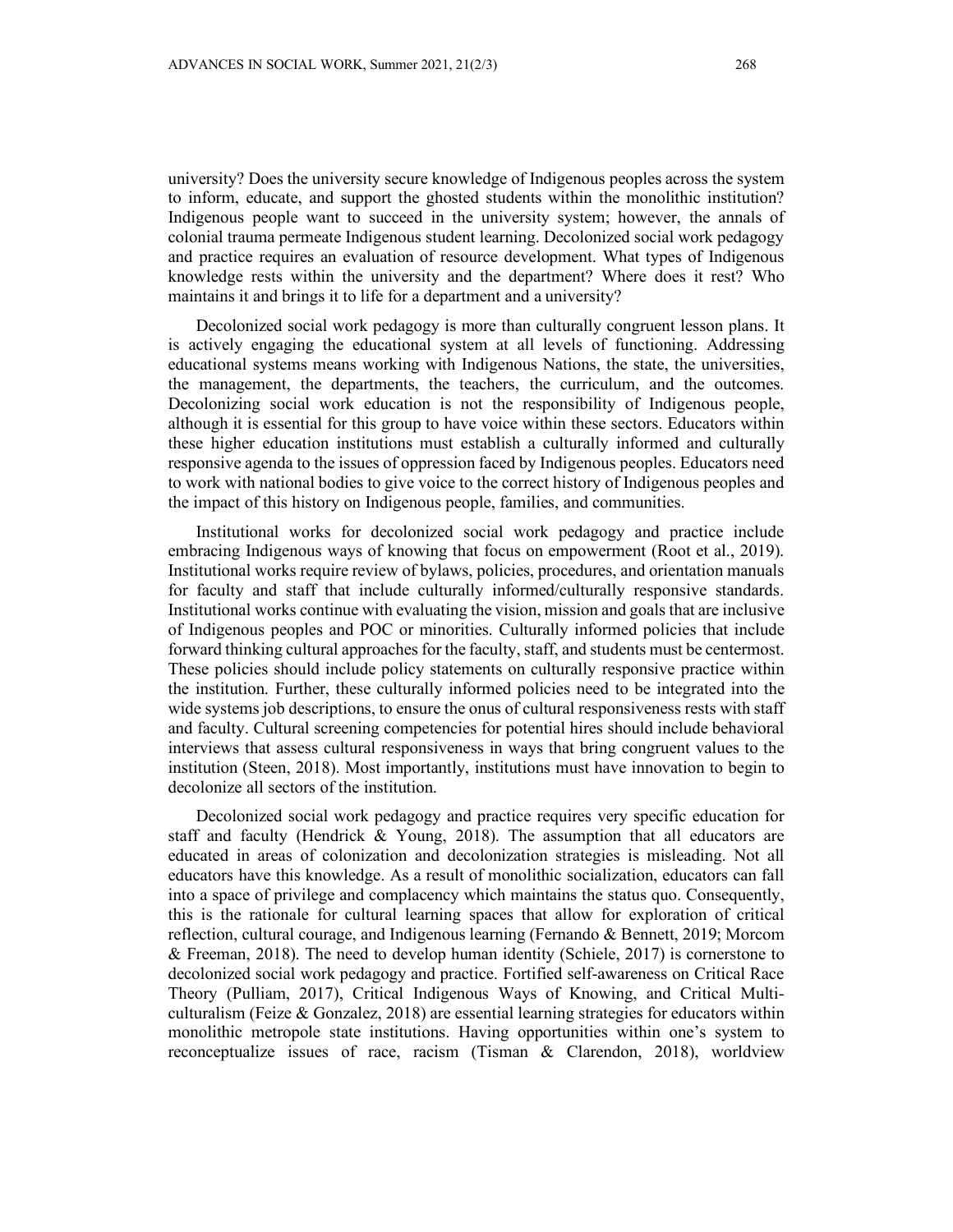dichotomies, political, social, emotional, mental, spiritual, and historical dimensions of white power over BIPOC people gives opportunities to shift institutional worldviews and assert a humanity framework (Tascón & Ife, 2019).

Decolonized social work pedagogy and practice requires careful planning in student learning outcomes (Varghese, 2016). Application of Indigenous best practices and learning strategies are part of the accessible development within the cultural committees or elders associated with the institution's development. Utilization of Indigenous content, Indigenous authors, Indigenous space and land are required throughout the program. Nevertheless, having opportunities to decolonize together (Nicotera, 2018; Pitner et al., 2018) within a social work program builds a different world, one which changes social work practice.

### **Conclusion**

Our approach to reconciliatory pedagogy consists of five key elements described above: 1) critical self-reflection and relationship repair/building between Indigenous and non-Indigenous people, 2) conducting an institutional scan for colonial practices, 3) transforming colonial policies and practices within the institution, 4) incorporating cultural knowledge into curriculum, policy, and practices, and 5) providing an accurate education about colonization and dismantling colonial practices to students, staff, and faculty.

These steps require social work faculty, especially non-Indigenous faculty, to recognize and name the ways white supremacy and settler colonialism are perpetuated in academic institutions as well as the teaching and practice of social work itself. But beyond simply acknowledging the fact of white supremacy, this framework offers a pathway toward decolonization that guides social work faculty, students, and practitioners through concrete action steps. It is especially important to focus on transformative inclusion of Indigenous knowledge and practices in social work curricula. Many diversity and equity efforts in academia currently are focused on "inclusion" of historically marginalized groups. Including those who have been historically shut out is clearly important, but if people are included into institutions that stay grounded in white supremacy and colonialism, it is not true inclusion. Inclusion must also mean transformation of the historical structures and institutions that barred access in the first place.

#### **References**

- Abramovitz, M. (1998). Social work and social reform: An arena of struggle. *Social Work*, *43*(6), 512-526. <https://doi.org/10.1093/sw/43.6.512>
- Abrams, L. S., & Curran, L. (2004). Between women: Gender and social work in historical perspective. *Social Service Review*,*78*(3), 429-446. <https://doi.org/10.1086/421920>
- Almeida, R. V., Werkmeister Rozas, L. M., Cross-Denny, B., Lee, K. K., & Yamada, A. M. (2019). Coloniality and intersectionality in social work education and practice. *Journal of Progressive Human Services*, *30*(2), 148-164. <https://doi.org/10.1080/10428232.2019.1574195>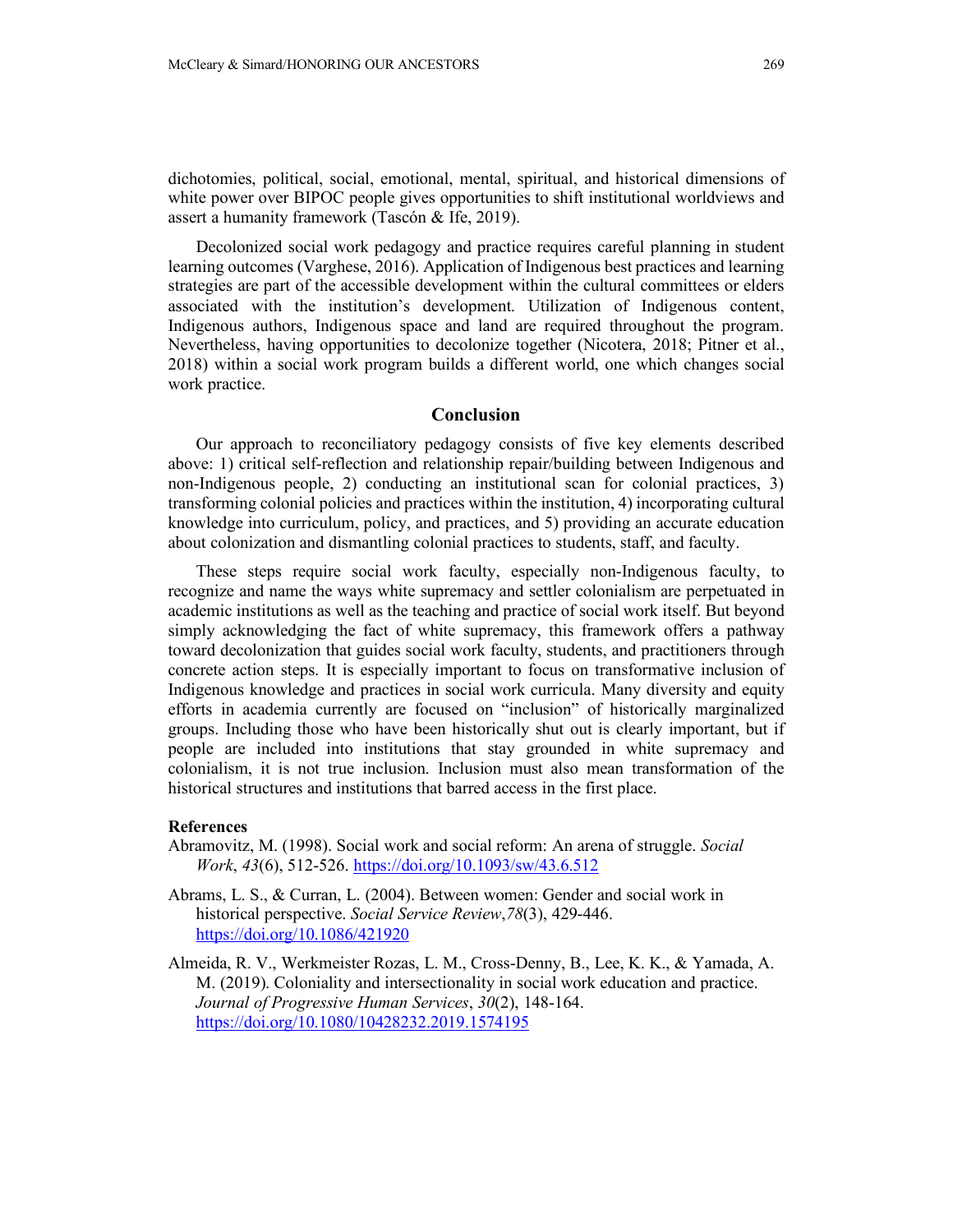- Baima, T., & Sude, M. E. (2020). What white mental health professionals need to understand about whiteness: A Delphi study. *Journal of Marital and Family Therapy*, *46*(1), 62-80.<https://doi.org/10.1111/jmft.12385>
- Baskin, C. (2018). Sovereignty, colonization, and resistance: 150 years of social work with Indigenous peoples. *Canadian Social Work*, *20*(1), 34-49.
- Charbonneau-Dahlen, B. K., Lowe, J., & Morris, S. L. (2016). Giving voice to historical trauma through storytelling: The impact of boarding school experience on American Indians. *Journal of Aggression, Maltreatment & Trauma*, *25*(6), 598-617. <https://doi.org/10.1080/10926771.2016.1157843>
- Coates, J., & Hetherington, T. (2016). *Decolonizing social work*. Routledge.
- Courchene, D. (2014). Anishinaabe gaagiikido gaagii-bi-izhisemaagoowin/Articulating an Anishinaabe oral history research methodology [Unpublished master's thesis]. University of Winnipeg, Canada.
- Craft, A. (2014). *Anishinaabe Nibi Inaakonigewin Report*/Reflecting the Water Laws Research Gathering conducted with Anishinaabe Elders. <https://doi.org/10.2139/ssrn.3433235>
- Crofoot, T. L., & Harris, M. S. (2012). An Indian child welfare perspective on disproportionality in child welfare. *Children and Youth Services Review*, *34*(9), 1667- 1674. <https://doi.org/10.1016/j.childyouth.2012.04.028>
- Dennis, M. K., & Minor, M. (2019). Healing through storytelling: Indigenising social work with stories. *British Journal of Social Work*, *49*(6), 1472-1490. <https://doi.org/10.1093/bjsw/bcz044>
- Dettlaff, A. J., Weber, K., Pendleton, M., Boyd, R., Bettencourt, B., & Burton, L. (2020). It is not a broken system, it is a system that needs to be broken: The upEND movement to abolish the child welfare system. *Journal of Public Child Welfare*, 1-18. <https://doi.org/10.1080/15548732.2020.1814542>
- Dumbrill, G. C., & Green, J. (2008). Indigenous knowledge in the social work academy. *Social Work Education*, *27*(5), 489-503. <https://doi.org/10.1080/02615470701379891>
- Edmonds-Cady, C., & Wingfield, T. T. (2017). Social workers: Agents of change or agents of oppression? *Social Work Education*, *36*(4), 430-442. <https://doi.org/10.1080/02615479.2017.1291802>
- Feize, L., & Gonzalez, J. (2018). A model of cultural competency in social work as seen through the lens of self-awareness. *Social Work Education*, *37*(4), 472-489. <https://doi.org/10.1080/02615479.2017.1423049>
- Fellner, K. D. (2018). Embodying decoloniality: Indigenizing curriculum and pedagogy. *American Journal of Community Psychology*, *62*(3/4), 283-293. <https://doi.org/10.1002/ajcp.12286>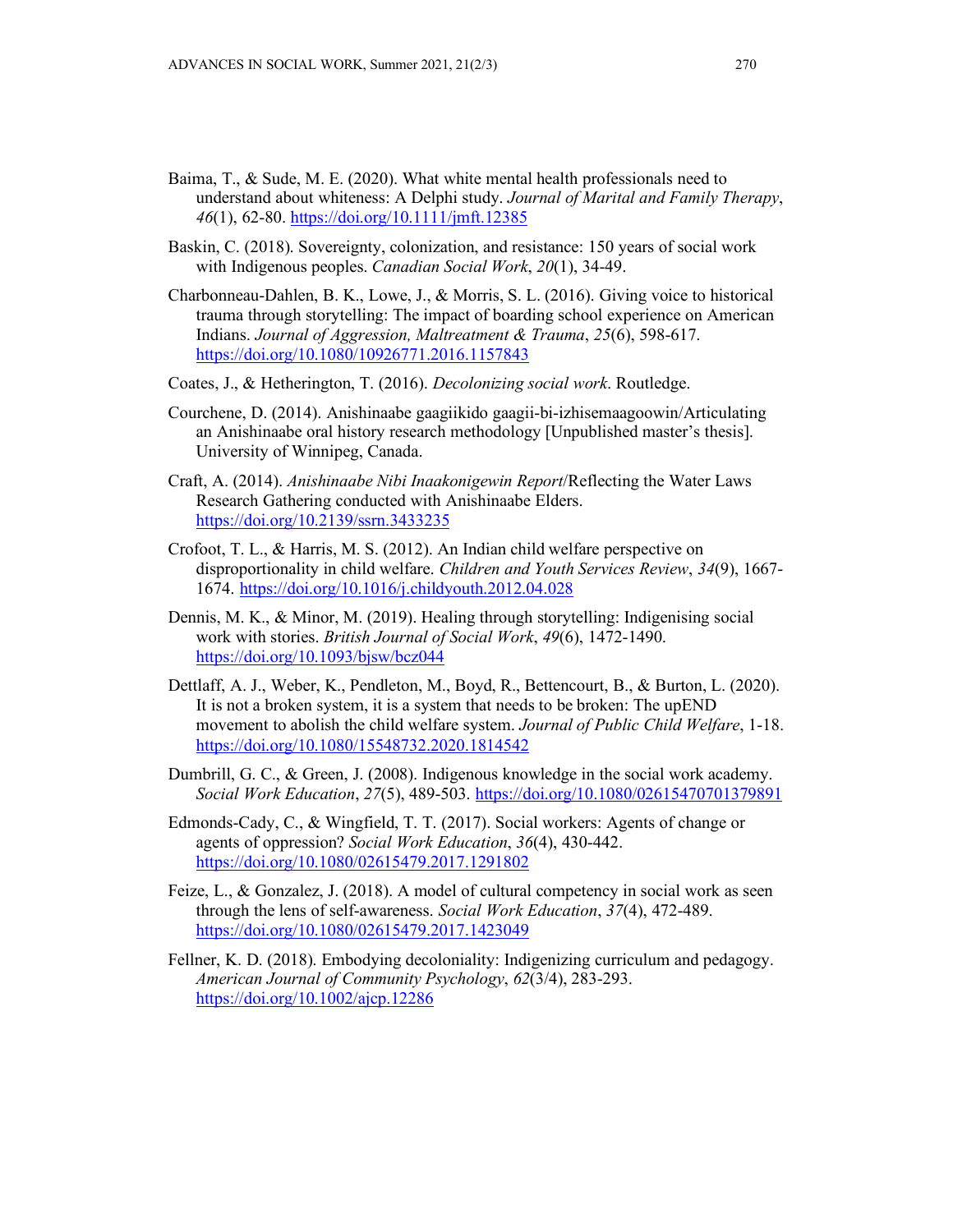- Fernando, T., & Bennett, B. (2019). Creating a culturally safe space when teaching aboriginal content in social work: A scoping review. *Australian Social Work, 72*(1), 47-61. <https://doi.org/10.1080/0312407x.2018.1518467>
- Fletcher, L. M., (2017). Anishinaabe Law and the Round House. *Albany Government Law Review, 10,* 1-24. [https://papers.ssrn.com/sol3/papers.cfm?abstract\\_id=2961440](https://papers.ssrn.com/sol3/papers.cfm?abstract_id=2961440)
- Franklin, D. L. (1986). Mary Richmond and Jane Addams: From moral certainty to rational inquiry in social work practice. *Social Service Review*, *60*(4), 504-525. <https://doi.org/10.1086/644396>
- Freire, P. (1970). Cultural action and conscientization. *Harvard Educational Review*, *40*(3), 452-477. <https://doi.org/10.17763/haer.40.3.h76250x720j43175>
- Gelman, C., & González, M. (2016). Reconsidering social work 100 years post-Flexner: Where are we now, where are we headed, what has been gained, what has been lost? *Journal of Social Work Education, 52*(1), S1-S5. <https://doi.org/10.1080/10437797.2016.1192932>
- Gough, H. R. (2013). *Colonization and madness: Involuntary psychiatric commitment law and policy frameworks as applied to American Indians* [Doctoral dissertation, Arizona State University]. ProQuest Dissertations & Theses Global. [https://repository.asu.edu/attachments/110342/content/Gough\\_asu\\_0010E\\_12727.pdf](https://repository.asu.edu/attachments/110342/content/Gough_asu_0010E_12727.pdf)
- Gregory, J. R. (2020). Social work as a product and project of whiteness, 1607-1900. *Journal of Progressive Human Services*, 32(1), 1-20. <https://doi.org/10.1080/10428232.2020.1730143>
- Haley, J. M. (2020). Intersectional and relational frameworks: Confronting anti-Blackness, settler colonialism, and neoliberalism in US social work. *Journal of Progressive Human Services*, *31*(3), 1-16. <https://doi.org/10.1080/10428232.2019.1703246>
- Hanna, M. D. (2021). Child welfare system issues as explanatory factors for racial disproportionality and disparities. In A. Dettlaff (Ed.), *Racial disproportionality and disparities in the child welfare system* (pp. 177-197). Springer. <https://doi.org/10.1080/10428232.2019.1703246>
- Heart, M. Y. H. B. (1999). Oyate Ptayela: Rebuilding the Lakota Nation through addressing historical trauma among Lakota parents. *Journal of Human Behavior in the Social Environment*, *2*(1-2), 109-126. <https://doi.org/10.4324/9781315862378-8>
- Heart, M. Y. H. B., Lewis-Fernández, R., Beals, J., Hasin, D. S., Sugaya, L., Wang, S., Grant, B. F., & Blanco, C. (2016). Psychiatric disorders and mental health treatment in American Indians and Alaska Natives: Results of the National Epidemiologic Survey on Alcohol and Related Conditions. *Social Psychiatry and Psychiatric Epidemiology*, *51*(7), 1033-1046. <https://doi.org/10.1007/s00127-016-1225-4>
- Hendrick, A., & Young, S. (2018). Teaching about decoloniality: The experience of non-Indigenous social work educators. *American Journal of Community Psychology*, *62*(3/4), 306-318.<https://doi.org/10.1002/ajcp.12285>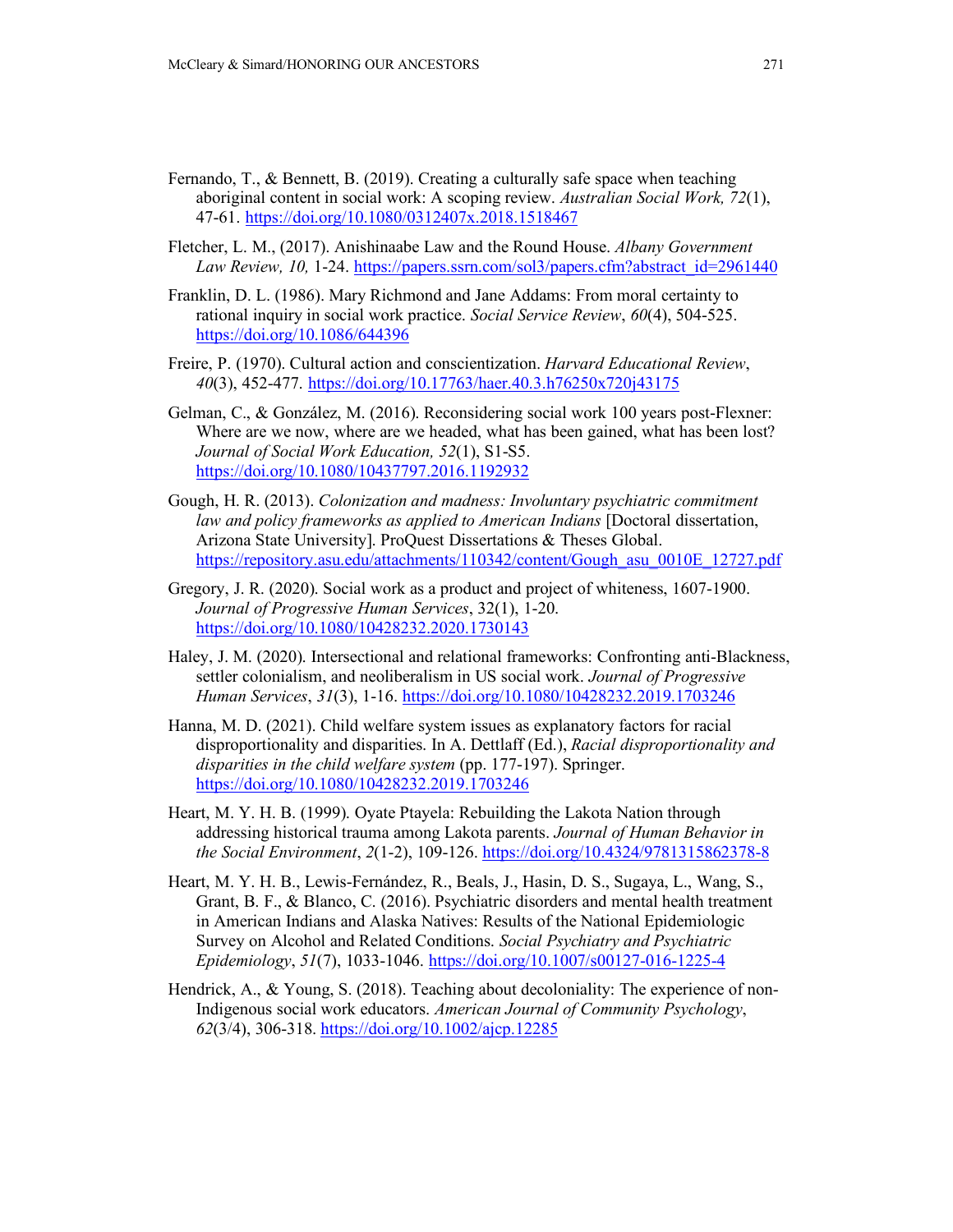- Jani, J. S., Pierce, D., Ortiz, L., & Sowbel, L. (2011). Access to intersectionality, content to competence: Deconstructing social work education diversity standards. *Journal of Social Work Education*, *47*(2), 283-301. <https://doi.org/10.5175/jswe.2011.200900118>
- Kendall, K. A. (1989). Women at the helm: Three extraordinary leaders. *Affilia*, *4*(1), 23- 32. <https://doi.org/10.1177/088610998900400103>
- Krings, A., Trubey-Hockman, C., Dentato, M. P., & Grossman, S. (2020). Recalibrating micro and macro social work: Student perceptions of social action. *Social Work Education, 39*(2), 160-174. <https://doi.org/10.1080/02615479.2019.1616686>
- Landers, A. L., & Danes, S. M. (2016). Forgotten children: A critical review of the reunification of American Indian children in the child welfare system. *Children and Youth Services Review*, *71*, 137-147. <https://doi.org/10.1016/j.childyouth.2016.10.043>
- Morcom, L., & Freeman, K. (2018). Niinwi Kiinwa Kiinwi: Building non-indigenous allies in education through indigenous pedagogy. *Canadian Journal of Education*, *41*(3), 808-833. <https://journals.sfu.ca/cje/index.php/cje-rce/article/view/3344/2641>
- Nash, M. A. (2019). Entangled pasts: Land-grant colleges and American Indian Dispossession. *History of Education Quarterly*, *59*(4), 437-467. <https://doi.org/10.1017/heq.2019.31>
- Nicotera, A. (2018). Teaching Note—Circle of Insight: A paradigm and pedagogy for liberation social justice social work education. *Journal of Social Work Education*, *54*(2), 384-391.<https://doi.org/10.1080/10437797.2017.1350232>
- Pitner, R. O., Priester, M. A., Lackey, R., & Duvall, D. (2018). A dedicated diversity course or an infusion model? Exploring which strategy is more effective in social work pedagogy. *Journal of Social Work Education*, *54*(1), 49-60. <https://doi.org/10.1080/10437797.2017.1314839>
- Pratt, Y. P., & Danyluk, P. J. (2017). Learning what schooling left out: Making an indigenous case for critical service-learning and reconciliatory pedagogy within teacher education. *Canadian Journal of Education/Revue Canadienne de l'éducation*, *40*(1), 1-29. <https://journals.sfu.ca/cje/index.php/cje-rce/article/view/2349/2379>
- Pratt, Y. P., & Danyluk, P. J. (2019). Exploring reconciliatory pedagogy and its possibilities through educator-led praxis. *Canadian Journal for the Scholarship of Teaching and Learning*, *10*(3), 1-16. [https://doi.org/10.5206/cjsotl](https://doi.org/10.5206/cjsotl-rcacea.2019.3.9479)[rcacea.2019.3.9479](https://doi.org/10.5206/cjsotl-rcacea.2019.3.9479)
- Pulliam, R. M. (2017). Practical application of critical race theory: A social justice course design. *Journal of Social Work Education*, *53*(3), 414-423. <https://doi.org/10.1080/10437797.2016.1275896>
- Root, E., Augustine, S., Snow, K., & Doucette, M. (2019). Evidence of co-learning through a relational pedagogy: Indigenizing the curriculum through MIKM 2701. *Canadian Journal for the Scholarship of Teaching & Learning*, *10*(1), 209-227. <https://doi.org/10.5206/cjsotl-rcacea.2019.1.8006>